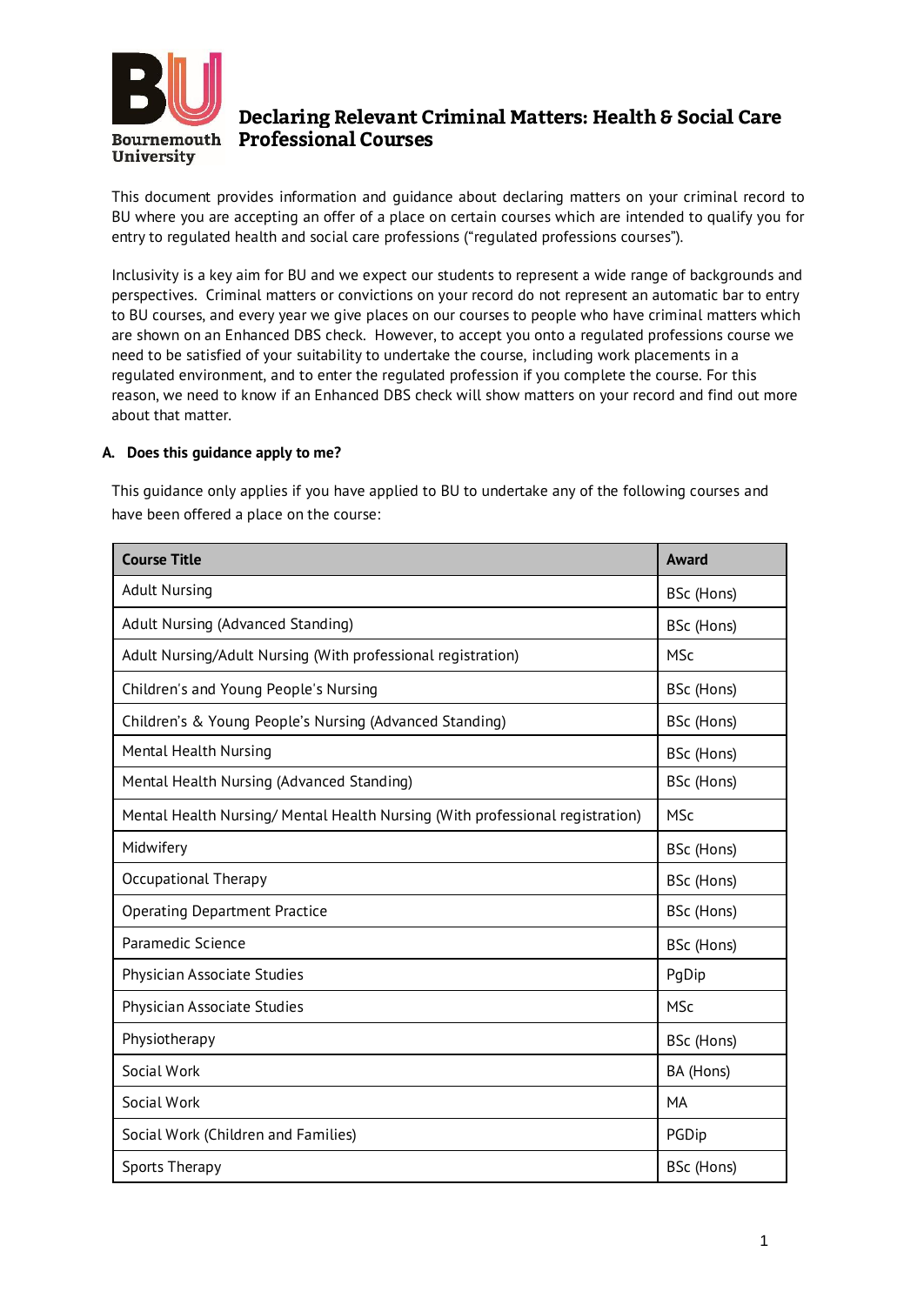## **B. What do I need to do?**

If BU has offered you a place on one of these courses, we now need to ask you to make a declaration of relevant criminal matters. If you declare a matter of the type set out below, you will also need to provide further information about it for the purposes explained in this guidance.

You need to declare **any criminal conviction**, **caution, reprimand or warning which would be included on (and not filtered from) an Enhanced UK Disclosure and Barring Service Certificate** if they were imposed within the UK**.** This includes:

- unspent convictions;
- convictions which would normally be "spent" under the UK Rehabilitation of Offenders Act 1974 (or any equivalent law from a country outside the UK);
- any spent or unspent caution, reprimand or warning which is recorded on the Police National Computer (i.e. which relates to an offence for which a sentence of imprisonment could have been imposed or which is specified in the Schedule to the National Police Records (Recordable Offences) Regulations 2000).

You do not need to declare any matters in these categories which would be "filtered" from the UK **Disclosure and Barring Service conviction checks.** Further guidance on which matters would be filtered can be found here (external link): [http://hub.unlock.org.uk/knowledgebase/filtering-](http://hub.unlock.org.uk/knowledgebase/filtering-cautions-convictions/)[cautions](http://hub.unlock.org.uk/knowledgebase/filtering-cautions-convictions/)[convictions/](http://hub.unlock.org.uk/knowledgebase/filtering-cautions-convictions/)

"Reprimand or warning" means a reprimand or warning given to a youth offender under section 65 of the Crime and Disorder Act 1998. Caution includes a conditional caution and a youth caution.

If you are from the UK but uncertain as to whether a matter would be disclosed on an Enhanced DBS Certificate, you can find this out by making a "subject access request" under the data protection legislation to your local police force.

You should declare any conviction, caution, warning or reprimand issued in a country outside the UK which is equivalent to the matters listed above.

### **C. Why do we ask for this information?**

Declaring a criminal matter:

- Does not affect our assessment of your ability to meet academic requirements for admission to our courses: we take our decision on this, and offer you a place, before we ask for any information about criminal matters;
- Is not usually an automatic bar to you joining the course, i.e. declaring a relevant criminal matter does not necessarily mean that BU will withdraw its offer of a place.

Inclusivity is a key aim for BU and we expect our students to represent a wide range of backgrounds and perspectives. Every year we give places on our courses to people who have criminal matters which are shown on an Enhanced DBS check. However we have to ask for information about criminal matters for the following reasons: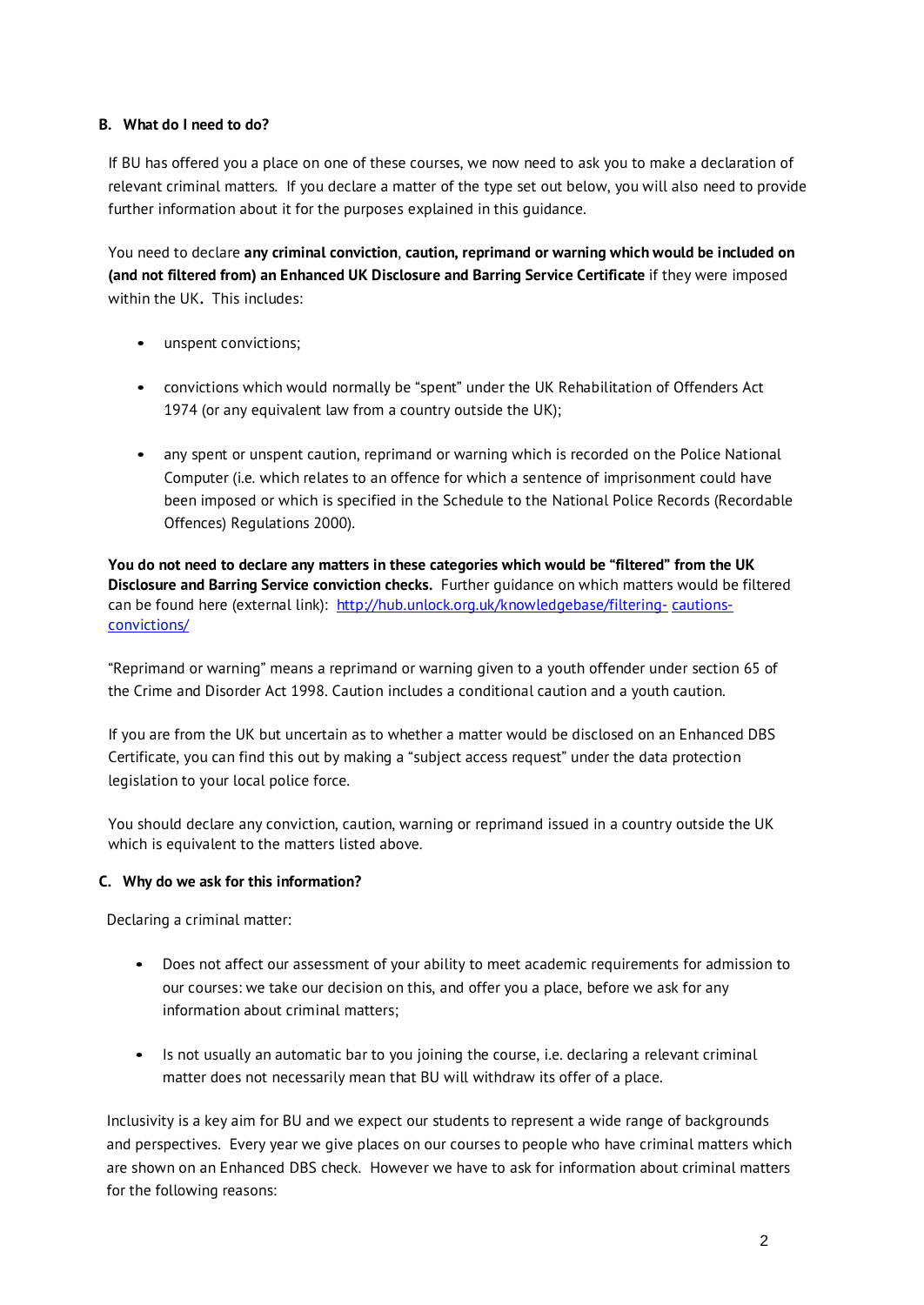(a) **To determine your suitability to work in the professional environment**. We need to decide whether you would be able to undertake mandatory work placements as part of your course. These take place within the regulated professional environment and bring students into contact with vulnerable people. In order to confirm our offer of a place on one of these courses, BU must be satisfied that you are a suitable person to undertake the work placement activities. BU's assessment of suitability is relied on by the organisations in which the placements take place and the relevant professional bodies. If we determine that you cannot undertake required work placements then we cannot confirm your place on the course, as the placements are a mandatory requirement of these courses i.e. you will not be able to complete and pass the course without completing the placements. The matters we ask you to declare *may* affect your suitability to work in the regulated environment, but this will depend on a number of factors, including the nature of the matter declared, when it occurred and the progress of your life since then.

Because of the purpose for which we ask questions about criminal matters, we consider that the questions we ask are exempt from the Rehabilitation of Offenders Act 1974. This is why we ask about convictions and other matters which are spent.

All students on these courses are required to complete an Enhanced DBS criminal records check at a later stage before enrolling on the course. However, we consider it necessary for you to share information about criminal matters at this earlier stage so that we have time to collect and fully assess the relevant information before you make significant commitments in respect of your studies or associated matters on the basis of our initial offer of a place. When considering suitability for the course and profession it is also important for us to know whether you are prepared to acknowledge the matters on your record and engage with the risk assessment process.

(b) **To identify, assess and manage any potential risks a criminal conviction may create for others in the university environment.** A university is a diverse environment, which brings people into contact with each other in a wide variety of ways. The university community includes students who are under the age of 18 (for whom we have particular safeguarding duties) and other people who have particular vulnerabilities which we need to consider.

Therefore we ask any person accepting an offer of a place at BU (not just applicants to health and social care professional courses) to declare certain categories of unspent criminal convictions. This enables us to carry out appropriate risk assessments with regard to the University and its community.

If the matter you have declared is an unspent criminal conviction which is relevant for these purposes, we will carry out this risk assessment to determine whether, if you attend BU to undertake the course for which you have applied, your conviction creates any risks to you or others in the University environment, and whether/how these risks can be managed so that everyone is appropriately safeguarded. This will include considering any risks arising if you live in University accommodation. You will be given the chance to comment during this assessment.

Following this risk assessment we may decide that your offer to study at BU is subject to one or more restrictions or extra requirements with regard to your interaction with the university community at BU. If this is the case, you will be able to decide whether you want to accept our offer on this basis.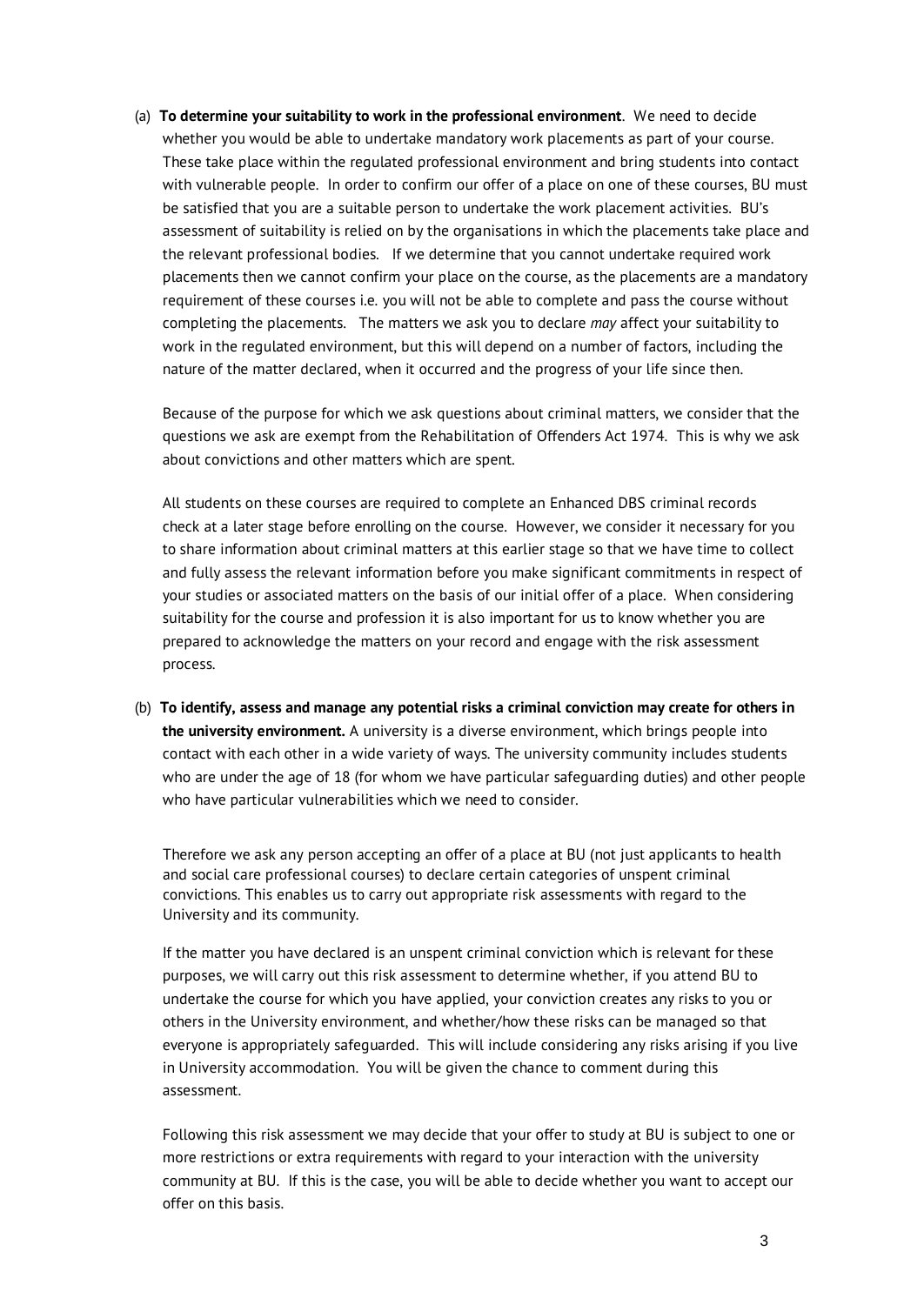### **D. If I declare a relevant criminal matter, what will happen next?**

If you declare a criminal matter to us when accepting an offer we will then ask you to complete an Enhanced criminal records check with the UK Disclosure & Barring Service (DBS), so that we can confirm what you have declared (sometimes we find that people declare matters which in fact do not appear on an Enhanced DBS check, in which case we do not need to consider the matter further). After that, we will ask you to provide some more information about the matter(s) on your record, using a standard form, and will ask you to identify any third parties who may be able to provide relevant information about the matters and your current suitability for the course/profession.

This will enable us to carry out the suitability and risk assessments described in C. above, in line with the following processes:

- The information you provide will be used by our Admissions Team to make an initial risk assessment;
- If the initial risk assessment produces a low risk rating, your offer of a place will be confirmed and the matters on your record will not be further considered by BU;
- If the initial risk assessment produces a medium or high risk rating, the information we have collected about you and the matter(s) on your record will be anonymised and passed to our Disclosure Panel for consideration. They will decide whether you are suitable for the course, i.e. whether your offer can be confirmed.
- If it is decided that you are suitable to undertake the course for which you have applied, and if the matter you have declared under this guidance is in the category of convictions which all those accepting offers from BU are required to declare, we will also assess whether your conviction creates any risks within the University environment and how these might be managed

The processes which we will follow are set out in the University's Admissions Policy for Applicants with a Criminal Record (Policy 3E): [https://www1.bournemouth.ac.uk/students/help-advice/important](https://www1.bournemouth.ac.uk/students/help-advice/important-information)[information](https://www1.bournemouth.ac.uk/students/help-advice/important-information)

We understand that information about these matters is sensitive and confidential. We will limit access to the declaration you have made and the information you provide so that it is only processed as necessary for carrying out these assessments and identifying any steps we consider appropriate to manage risks identified through that assessment. We will keep you informed as this process progresses. We consider the information you provide on a no-names basis where possible.

### **E. What happens if I don't declare a relevant criminal matter?**

If we offer you a place to study at BU, we reserve the right to treat your offer as withdrawn (ending any student agreement) if BU subsequently finds out that you have a relevant criminal matter which has not already been declared and considered in accordance with this guidance and our relevant procedures.

This means that if you have a relevant criminal matter but do not declare it when accepting your offer, when the matter is identified we may withdraw our offer to you. The declarations you are asked to make will have asked you to confirm that the information you are providing is true, accurate and complete, and will have warned you that any offer made to you may be cancelled or withdrawn if this is subsequently found not to be the case.